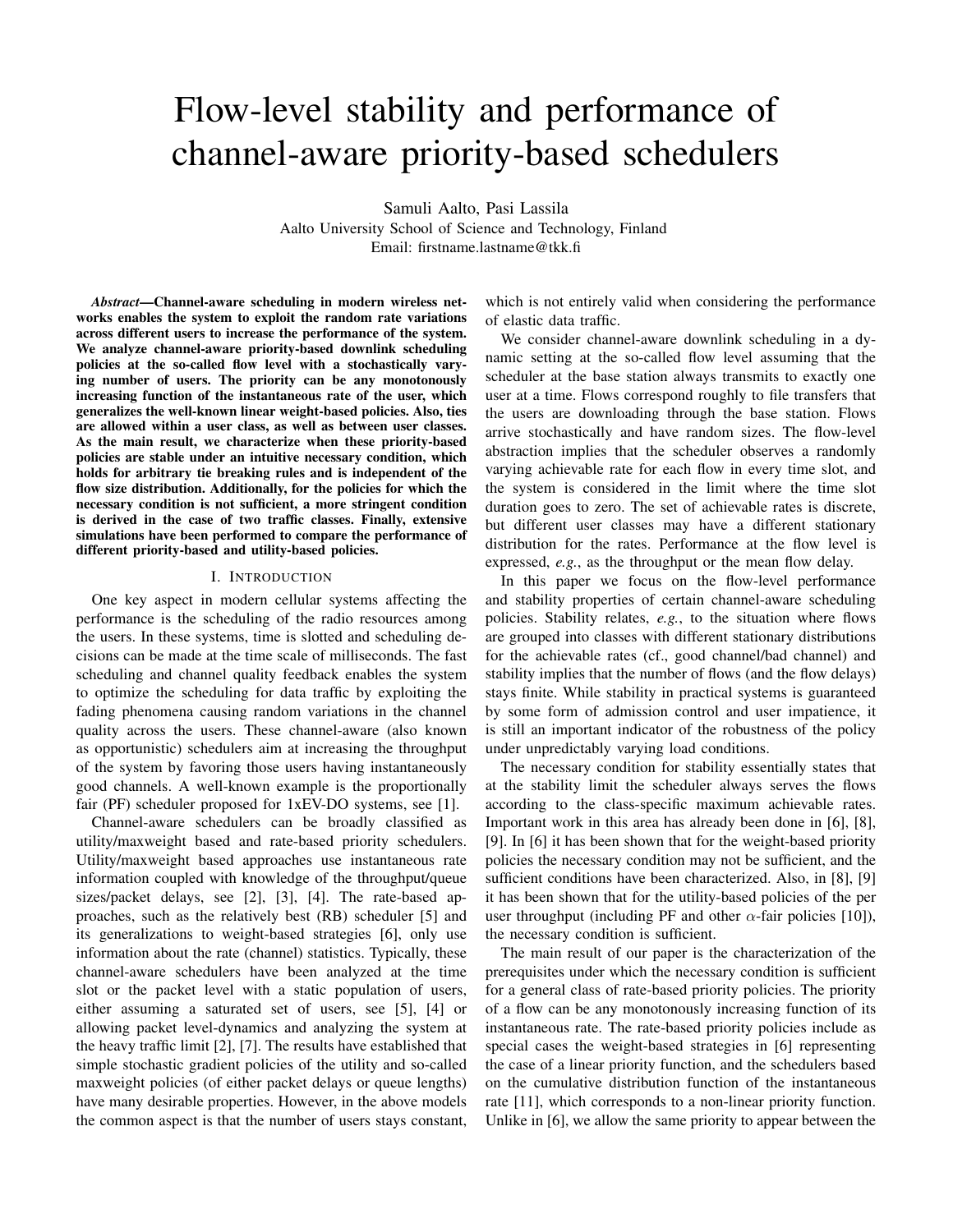flows of different classes, which is an essential extension when the transmission rates take values in a finite set. Moreover, we do not restrict ourselves to the randomized tie-breaking rule (as in [6]) but allow any rule within priority classes. The result holds for arbitrary flow size distributions. For the ratebased priority policies for which the necessary condition is not sufficient, a more stringent condition is derived that guarantees stability in the case of two traffic classes.

In addition to the stability analysis, we evaluate the performance of different policies by means of simulations. We experiment with a number of rate-based priority policies, *e.g.*, the RB policy, as well as with utility-based policies, namely PF and the  $\alpha$ -fair policy with  $\alpha = 2$  (minimizing the so-called potential delay [12]). The results show the potential instability problems of certain priority policies. Also, while some of the schedulers may be stable, the resulting performance can be rather poor. We then experiment with ideas to minimize the flow-level delay. Assuming that the base station does not use instantaneous rate information, the system can be modeled as an M/G/1 queue and the benefits of size-based scheduling prove to be significant, see [13]. However, combining sizebased and opportunistic scheduling is difficult and no strong structural results on the optimal policy exist. Our experiments propose that if the scheduler can use instantaneous rate information, the size-based information has a minor role. Instead, the flow level approach can be used for the optimal choice of a channel-aware scheduler, *e.g.*, among the *α*-fair schedulers.

The paper is organized as follows. In Section II we define our model, while the used policies are introduced in Section III. Section IV gives the stability results of the paper. Numerical results and simulation studies are presented in Section V, and conclusions are given in Section VI.

# II. MODEL AND PRELIMINARIES

We consider downlink data transmissions in a cellular system, where the base station always transmits to one single user within a time slot, as in 1xEV-DO systems. The traffic consists of elastic flows (corresponding roughly to file transfers) that the users are downloading through the base station. The flow sizes,  $X_i$  (in bits), are independently and identically distributed with mean  $\bar{x} = E[X_i]$ . In the rest of the paper we refer to flows and users interchangeably.

The achievable rate (in bps) of a flow with index *i* in a time slot *t* varies over time according to some stationary and ergodic process  $R_i(t)$  taking values in a finite set  $\mathcal{R} = \{r_1, \ldots, r_J\}$ such that  $r_1 < \ldots < r_J$ . The finiteness and discrete nature of the set is motivated by the fact that in the practical systems, the achievable rates are defined by the adaptive coding and modulation employed in the system which render the set of achievable rates discrete and finite. In addition, we assume that the rate processes are independent from each other.

We assume that there are *K* different *user classes*. Within each class *k*, the rate processes are assumed to be identically distributed. Denote

$$
F_k(r) = P\{R_k \le r\}, \quad r > 0,
$$

where  $R_k$  denotes a generic random variable with as distribution the stationary rate distribution of class *k*. Let  $\bar{r}_k = E[R_k]$ . Also, let  $\mathcal{R}_k$  denote the set of possible class- $k$  rate values,

$$
\mathcal{R}_k = \{r \in \mathcal{R} : P\{R_k = r\} > 0\}.
$$

Without loss of generality, we assume that  $\mathcal{R} = \mathcal{R}_1 \cup \ldots \cup \mathcal{R}_K$ . Denote the highest rate related to user class *k* by

$$
r_k^* = \max \mathcal{R}_k,
$$

and the second highest rate by

$$
r_k^{**} = \max(\mathcal{R}_k \setminus \{r_k^*\}).
$$

All these statistical properties of various rate processes are assumed to be known, e.g., via measurements, for the base station when making the scheduling decisions.

The different user classes can model, *e.g.*, the fact that users may have channels with a different quality. In a practical system, if the mean SNR (signal-to-noise-ratio) is very low it can render the probabilities of the highest rates astronomically small. This situation can be modeled by setting the probabilities of such rates equal to zero for the corresponding class.

We consider a dynamic setting where the set of flows,  $\mathcal{N}(t)$ , varies randomly over time *t*. Let  $\mathcal{N}_k(t)$  denote the subset consisting of class-*k* flows in the system at time *t*. We assume that new flows of class *k* arrive according to an independent Poisson process with rate  $\lambda_k$ . The total arrival rate is denoted by  $\lambda = \lambda_1 + \ldots + \lambda_K$ . The traffic load of class *k* (with respect to its maximum rate) is denoted by  $\rho_k^*$ ,

$$
\rho_k^* = \frac{\lambda_k \bar{x}}{r_k^*},
$$

and the total load by  $\rho^* = \rho_1^* + \ldots + \rho_K^*$ . A flow departs from the system as soon as all its  $X_i$  bits have been transmitted. The amount  $Y_i(t)$  of remaining bits of flow *i* decreases with rate  $R_i(t)$  if flow *i* is scheduled for time slot *t*.

We assume that the base station perfectly knows the rate  $R_i(t)$  of each flow  $i \in \mathcal{N}(t)$  in the beginning of each time slot *t* when making scheduling decisions. Based on these rates, exactly one of these flows,  $I(t) \in \mathcal{N}(t)$ , is scheduled for time slot *t* (assumed that  $\mathcal{N}(t) \neq \emptyset$ ). If  $\mathcal{N}(t) = \emptyset$ , then we define  $I(t) = 0$ . Note that the scheduling policies we consider are *work-conserving*.

In this paper, we consider the system in the limit when the length of the time slot goes to zero, similarly as in [6], [8], [14], and analyze the stability of different rate-based (channelaware) priority scheduling policies.

## III. DIFFERENT POLICIES

Here we present the different schedulers that are analyzed in the paper.

#### *A. Rate-based priority policies*

The rate-based schedulers defined below only use information related to the channel state  $R_i(t)$  to define the priority  $P_i(t)$  of any flow *i* at time *t*. A *priority class* consists of flows with the same priority. Ties within a priority class are broken,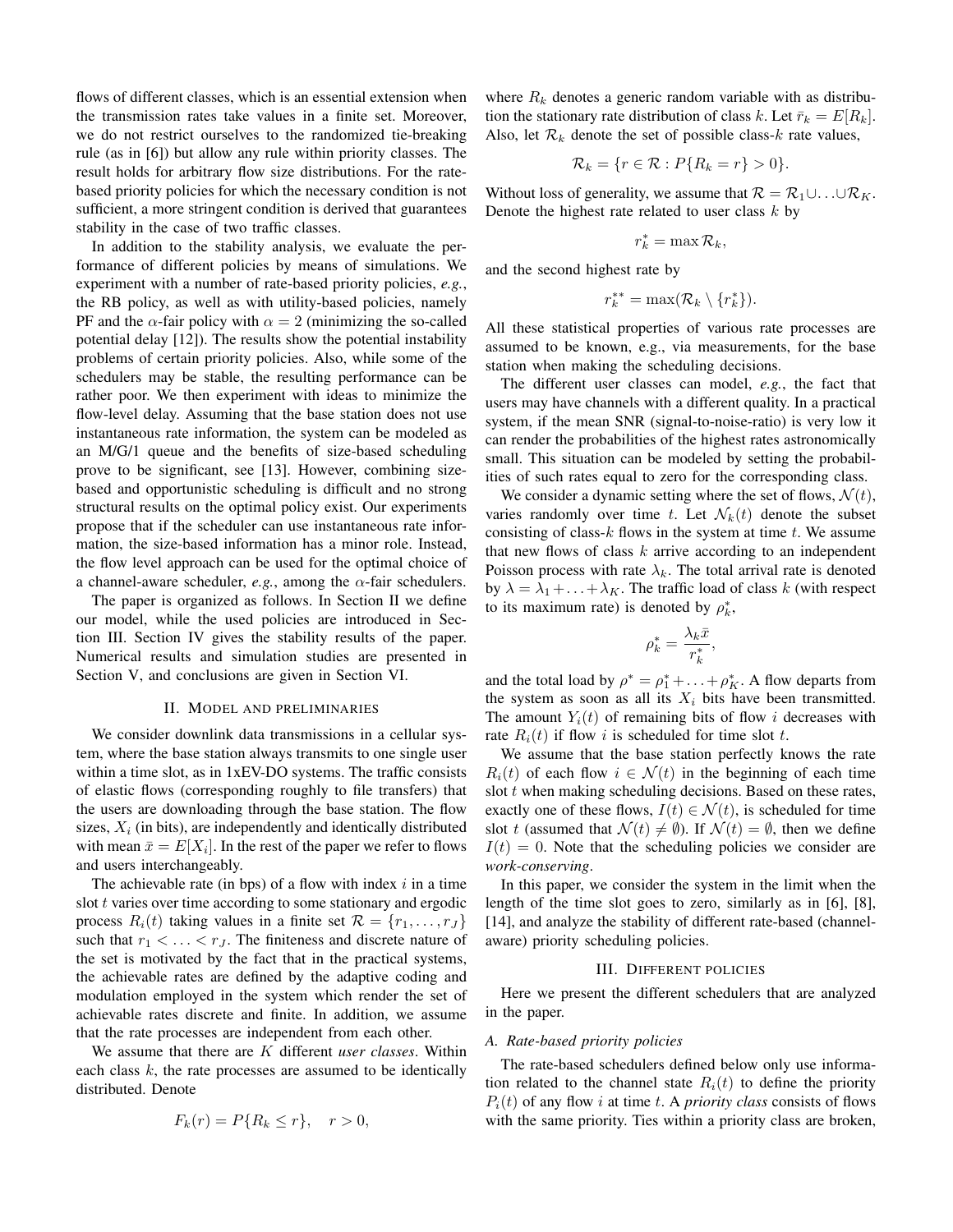*e.g.*, randomly or using information of the remaining flow sizes  $Y_i(t)$  (if available). Park *et al.* [11] call these schedulers memoryless, since they just utilize the instantaneous values of the rate processes (but not the history).

*Definition 1:* A scheduling policy  $\pi$  is said to be a *ratebased priority policy* if, for each user class *k*, there is a strictly increasing real-valued function  $h_k(r)$  such that  $P_i(t)$  $h_k(R_i(t))$ , for all flows *i* in class *k* and all *t*. Time slot *t* (with  $\mathcal{N}(t) \neq \emptyset$ ) is allocated to such a flow  $i^* \in \mathcal{N}(t)$  for which

$$
P_{i^*}(t) = \max_{i \in \mathcal{N}(t)} P_i(t).
$$

Let  $P_k$  denote the set of possible priorities of user class  $k$ ,

$$
\mathcal{P}_k = \{h_k(r) : r \in \mathcal{R}_k\}.
$$

Denote the highest priority related to user class *k* by

$$
p_k^* = h_k(r_k^*) = \max \mathcal{P}_k,
$$

and the second highest priority by

$$
p_k^{**} = h_k(r_k^{**}) = \max(\mathcal{P}_k \setminus \{p_k^*\}).
$$

Let  $P = P_1 \cup ... \cup P_K$  denote the *finite* set of all possible priorities. In addition, let  $p^* = \max \mathcal{P}$ .

Known examples of rate-based priority policies are given below. Before that, we note that if the ties within any *priority class* are broken at random, the priorities  $P_i(t)$  within any *user class k* are independently and identically distributed for all  $i \in \mathcal{N}_k(t)$  so that each flow of that class gets an equal time share of service.

Borst [6] considered *weight-based priority policies*, for which the priority functions  $h_k(r) = w_k r$  are *linear* with weights  $w_k > 0$ . Time slot *t* is thus allocated to a flow  $i^*$ for which

$$
w_{k(i^*)} R_{i^*}(t) = \max_{i \in \mathcal{N}(t)} w_{k(i)} R_i(t),
$$

where  $k(i)$  refers to the user class of flow *i*. The weightbased policies that break ties within any *user class* at random are called  $S^{\alpha}$ -strategies in [6]. Borst assumed that sets  $\mathcal{P}_k$  are pairwise disjoint, *i.e.*, all priorities are class-specific, which precludes all ties across the user classes. However, we do not make such a restriction in this paper but allow the same priority to appear in any number of sets  $\mathcal{P}_k$ .

With suitably chosen weights, the highest priority may be given, *e.g.*, for the flow with the highest instantaneous rate, or the flow with the highest instantaneous relative rate (with respect to the mean rate of that class), or the flow with the highest instantaneous proportional rate (with respect to the maximum rate of that class). Next we consider some important special cases for selecting the weights.

The *absolute rate priority policies* are greedy policies maximizing the instantaneous transmission rate. They are weightbased policies with weights  $w_k = 1$  for all  $k$  so that time slot *t* is allocated to a flow *i ∗* for which

$$
R_{i^*}(t) = \max_{i \in \mathcal{N}(t)} R_i(t).
$$
 (1)

The absolute rate priority policy that breaks ties within any priority class at random is called the MR (Maximum Rate) policy.

The *relative rate priority policies*, instead, are based on the relative user rates. They are weight-based policies with weights  $w_k = 1/\bar{r}_k$  so that time slot *t* is allocated to a flow *i*<sup>\*</sup> for which

$$
\frac{R_{i^*}(t)}{\bar{r}_{k(i^*)}} = \max_{i \in \mathcal{N}(t)} \frac{R_i(t)}{\bar{r}_{k(i)}}.
$$
\n(2)

The idea is to select a user which has good channel quality relative to its expected quality. The RB (Relatively Best) policy introduced in [5] breaks ties within any priority class at random.

Another class of weight-based policies, which we call the *proportional rate priority policies* apply weights  $w_k = 1/r_k^*$ so that time slot  $t$  is allocated to a flow  $i^*$  for which

$$
\frac{R_{i^*}(t)}{r_{k(i^*)}^*} = \max_{i \in \mathcal{N}(t)} \frac{R_i(t)}{r_{k(i)}^*}.
$$
\n(3)

The idea here is to select a user whose channel quality is good relative to its own best quality. Note that the priority of the maximum rate of user class *k* is the same for all classes, *i.e.*,  $p_k^* = h_k(r_k^*) = 1 = p^*$  for all *k*. Thus, all the flows with their own maximum rate are in the same highest priority class for sure. The proportional rate priority policy that breaks ties within any priority class at random is called the PB (Proportionally Best) policy.

An example of a rate-based priority policy for which the priority functions  $h_k(r)$  are *non-linear* in general is provided by Park *et al.* [11], who introduce the *cumulative distribution function based priority policies* for which  $h_k(r) = F_k(r)^{1/w_k}$ with weights  $w_k > 0$ . Thus, time slot t is allocated to a flow *i ∗* for which

$$
F_{k(i^*)}(R_{i^*}(t))^{1/w_{k(i^*)}} = \max_{i \in \mathcal{N}(t)} F_{k(i)}(R_i(t))^{1/w_{k(i)}}.
$$
 (4)

They have the property that the priority of the maximum rate is the same for all user classes,  $p_k^* = h_k(r_k^*) = 1 = p^*$  for all *k*, just like for the proportional rate priority policies. The cumulative distribution function based priority policy that has constant weights  $w_k = 1$  for all k and breaks ties within any priority class at random is called the CS (CDF-based Scheduler) policy. It is easy to see that, for the CS policy, the priorities  $P_i(t)$  are independently and identically distributed for all  $i \in \mathcal{N}(t)$  so that each flow gets an equal time share (in the limit where the time slot length goes to 0). We also note that the CS policy is closely related to the score-based scheduler defined in [15]. In the score-based approach, the user to be scheduled depends on the rank of the instantaneous rate among the rate values of the recent history. The CS policy corresponds to the score-based scheduler with an infinitely long memory.

# *B. Utility-based policies*

At the flow level a natural abstraction of the wireless channel is offered by the throughput experienced by the flows. The scheduler can use, *e.g.*, exponential smoothing to estimate the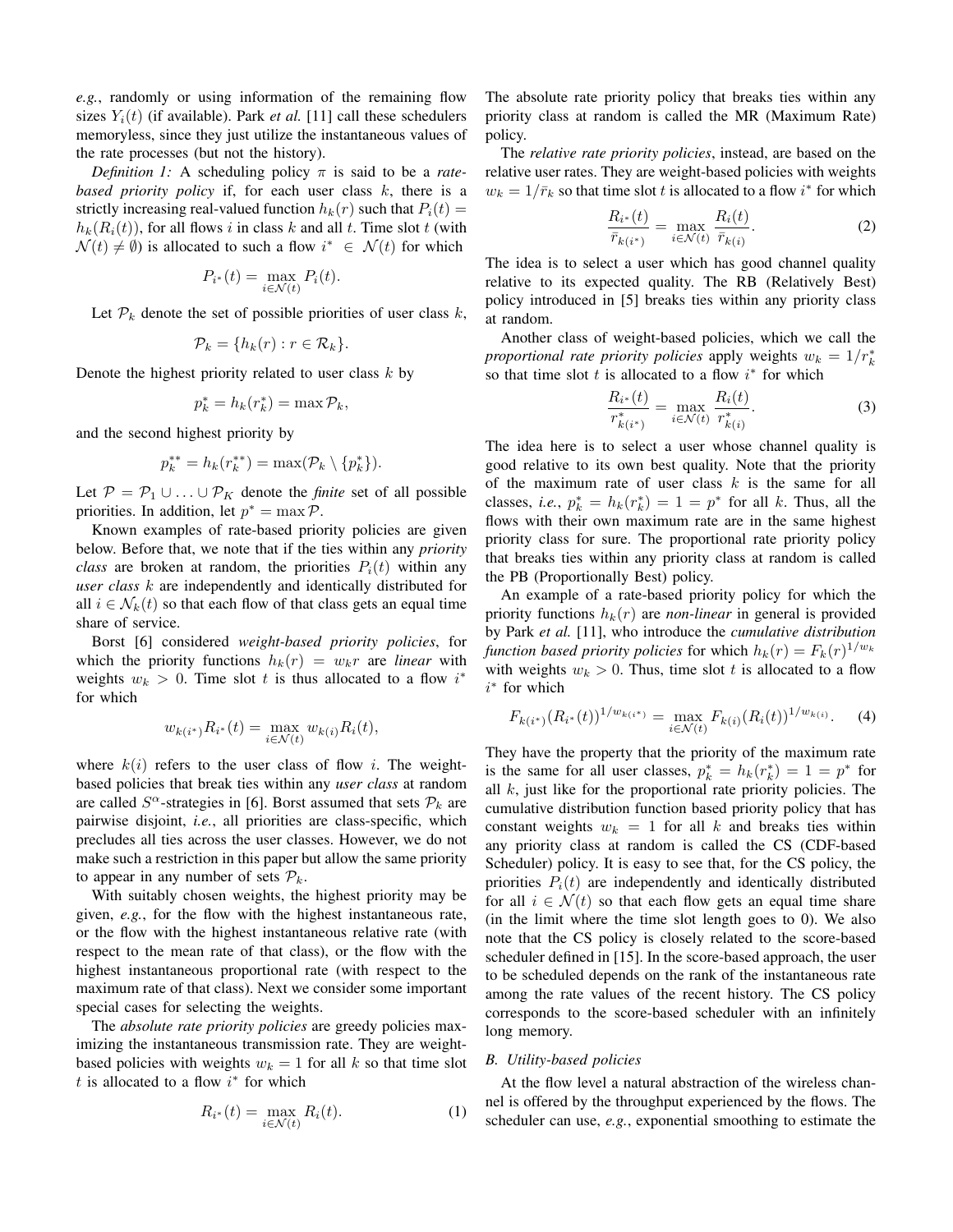throughput of different flows. Let  $T_i(t)$  denote the throughput of flow *i* up to time *t*, and let  $U(\theta)$  be a strictly concave utility function of throughput  $\theta$ . It has been shown in [4] that, for a *fixed set of flows*, the total sum of the utilities,  $\sum_i U(T_i(t))$ is maximized (in a certain asymptotic sense with the time constant of exponential smoothing approaching infinity) by a simple gradient-based rule. Based on this, we formulate the following definition for the utility-based scheduling policies (in our wireless context).

*Definition 2:* A scheduling policy  $\pi$  is said to be a *utilitybased policy* if there is a strictly concave and differentiable (utility) function  $U(\theta)$  and the decisions are made according to the following gradient-based rule. Time slot *t* (with  $\mathcal{N}(t) \neq \emptyset$ ) is allocated to such a flow  $i^* \in \mathcal{N}(t)$  for which

$$
i^* = \arg\max_{i \in \mathcal{N}(t)} R_i(t) U'(T_i(t)).
$$

Note that the utility-based policies essentially do not have any ties to be broken since the throughput  $T_i(t)$  is a continuous quantity (unlike the service rate  $R_i(t)$  in our model).

A reasonable general form for the utility function is given by the notion of  $\alpha$ -*fairness*, see [10], for which

$$
U(\theta; \alpha) = \begin{cases} \log \theta, & \text{if } \alpha = 1, \\ (1 - \alpha)^{-1} \theta^{1 - \alpha}, & \text{otherwise,} \end{cases}
$$

where  $\theta$  denotes the throughput and  $\alpha > 0$  is a fairness parameter.

In particular, if  $\alpha = 1$ , the utility function corresponds to the well-known *proportionally fair* allocation that asymptotically maximizes  $\sum_i \log T_i(t)$  for a fixed set of flows [16]. In this case, the scheduler selects flow *i ∗* for which

$$
i^* = \arg\max_{i \in \mathcal{N}(t)} \frac{R_i(t)}{T_i(t)}.
$$
 (5)

The above scheduler is referred to as the PF policy.

Another useful choice is  $\alpha = 2$ , in which case the utility optimization is equivalent with minimizing asymptotically  $\sum_i 1/T_i(t)$  for a fixed set of flows, which is known as minimizing the sum of *potential delays* [12]. Note that the physical unit of the above is equal to s/bit, *i.e.*, a unit somehow related to the flow-level delay. Thus, we define the PD (Potential Delay minimization) policy as a scheduler that selects flow *i ∗* for which

$$
i^* = \arg\max_{i \in \mathcal{N}(t)} \frac{R_i(t)}{T_i(t)^2}.
$$
 (6)

## IV. STABILITY RESULTS

Here we present the stability results for the model. The results are established using intuitive arguments to give the reader the insight behind the results.

We refer to as channel-aware schedulers all schedulers that utilize instantaneous rate information, as in all the schedulers of Section III. If the base station does not know the instantaneous rates and performs, e.g., simple round robin scheduling (RR), the scheduler is referred to as non-channel aware. Note that using knowledge of remaining flow sizes could still be exploited, cf. use of Shortest Remaining Processing Time (SRPT) as studied in [13].

# *A. Stability under necessary condition*

If there is only one traffic class, i.e.,  $K = 1$ , the situation corresponds to the symmetric setting in [6], and the result states that  $\rho^* < 1$  is a sufficient stability condition for linear weight-based strategies. It is easy to see that the same applies in fact to any rate-based priority policy.

Next consider the case when  $K \geq 2$ . From the classic queueing theory, we know that for any scheduling policy that is *not* channel-aware, such as RR or SRPT, the necessary stability condition is as follows:

$$
\rho_1^* \frac{r_1^*}{\bar{r}_1} + \ldots + \rho_K^* \frac{r_K^*}{\bar{r}_K} \le 1.
$$
 (7)

Borst and Jonckheere [8] showed that for channel-aware policies the necessary stability condition reads as

$$
\rho^* = \rho_1^* + \ldots + \rho_K^* \le 1,\tag{8}
$$

which is clearly less stringent than (7), since  $r_k^*/\bar{r}_k > 1$  for all *k*. In addition, Borst and Jonckheere showed that all utility based  $\alpha$ -fair policies are stable under condition

$$
\rho^* < 1. \tag{9}
$$

Below we argue when this condition is sufficient for the stability of rate-based priority policies. As a consequence we find that (9) is a sufficient stability condition, *e.g.*, for the PB and CS policies.

*Result 1:* Consider a rate-based priority policy  $\pi$ . If  $p_k^*$  >  $p_l^{**}$  for all  $k \neq l$ , then  $\pi$  is stable under condition (9).

*Proof:* We consider the claim in the case  $K = 2$ . The generalization to the case  $K > 2$  is straightforward (but tedious to write out). The argumentation is based on showing that  $\rho^* \geq 1$  whenever the system is unstable.

1<sup>*◦*</sup> Assume first that  $p_1^* = p_2^*$ . Thus,  $p_1^* = p_2^* = p^*$  implying that  $R_i(t) = r_{k(i)}^*$  for any flow *i* with  $P_i(t) = p^*$ , where  $k(i)$ refers to the user class of flow *i*. Consider now what happens if the system is unstable. Consequently, the number of users grows without limits (as a function of time *t*), implying that the probability that there is at least one user with the highest priority *p ∗* approaches 1 (as a function of time *t*). This implies that, in the long run, class-1 traffic is served with rate  $r_1^*$  and class-2 traffic with rate  $r_2^*$ . Since the system is unstable (and the scheduling policy work-conserving), the proportion of idle slots goes to zero in the long run, which is now equivalent with the requirement that

$$
\rho^* = \frac{\lambda_1 \bar{x}}{r_1^*} + \frac{\lambda_2 \bar{x}}{r_2^*} \ge 1.
$$

2 $\circ$  Assume now that  $p_1^* > p_2^* > p_1^{**}$ . Consider what happens if user class 1 is unstable. Consequently, the number of class-1 users grows without limits (as a function of time *t*), implying that the probability that there is at least one class-1 user with the highest priority  $p^* = p_1^*$  approaches 1 (as a function of time *t*). Since  $p_1^* > p_2^*$ , this implies that, in the long run, class-1 traffic is served with rate *r ∗* <sup>1</sup> while class-2 traffic remains without service. Since the system is unstable (and the scheduling policy work-conserving), the proportion of idle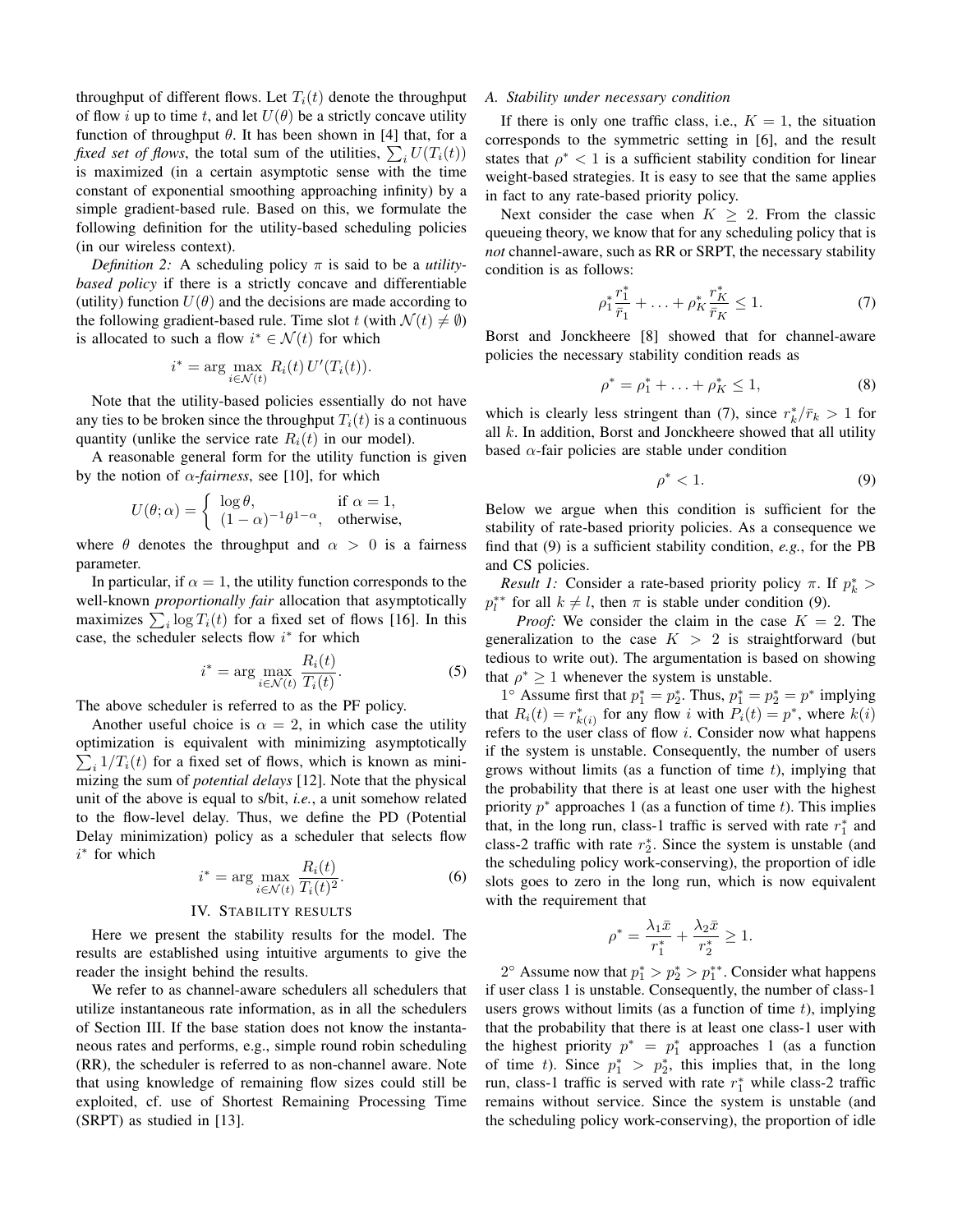slots goes to zero in the long run, which is now equivalent with the requirement that  $\lambda_1 \bar{x}/r_1^* \geq 1$ . Consequently,

$$
\rho^* > \rho_1^* = \frac{\lambda_1 \bar{x}}{r_1^*} \ge 1.
$$

Consider now what happens if user class 1 is stable but class 2 is unstable. Consequently, the number of class-2 users grows without limits (as a function of time *t*), implying that the probability that there is at least one class-2 user with the highest class-wise priority  $p_2^*$  approaches one (as a function of time *t*). Since  $p_2^* > p_1^{**}$ , this implies that, in the long run, class-1 traffic is served with rate  $r_1^*$  and class-2 traffic with rate  $r_2^*$ . Since the system is unstable, the proportion of idle slots goes to zero in the long run, which is now equivalent with the requirement that

$$
\rho^* = \frac{\lambda_1 \bar{x}}{r_1^*} + \frac{\lambda_2 \bar{x}}{r_2^*} \ge 1.
$$

3 *◦* By symmetry, the claim is also valid in the remaining case  $p_2^* > p_1^* > p_2^{**}$ .

In particular, if  $p_k^* = p^*$  for all *k*, then policy  $\pi$  is stable under condition (9), which gives two corollaries below. Note further that the argumentation of Result 1 does not make any assumptions how the possible ties are broken within priority classes. Thus, the stability condition (9) is independent of the tie-breaking rule (as long as it is work-conserving).

*Corollary 1:* Any proportional rate priority policy (including PB) is stable under condition (9).

*Corollary 2:* Any cumulative distribution function based priority policy (including CS) is stable under condition (9).

*Corollary 3:* If  $r_k^* = r_j$  for all user classes *k*, then any absolute rate priority policy (including MR) is stable under condition (9).

*Corollary 4:* If  $r_k^*/\bar{r}_k > r_l^{**}/\bar{r}_l$  for all  $k \neq l$ , then any relative rate priority policy (including RB) is stable under condition (9).

If we make an additional assumption that ties within a priority class are broken at random, the inequality in Result 1 does not have to be strict, i.e., we get a slightly looser sufficient condition. We state the result here but the detailed argumentation is omitted due to lack of space.

*Result 2:* Consider a rate-based priority policy *π* that breaks ties within any priority class at random. If  $p_k^* \geq p_l^{**}$  for all  $k \neq l$ , then  $\pi$  is stable under condition (9).

The argumentation is very similar to the one in Result 1. The intuitive reasoning for the result is that at the stability limit some class *k* becomes unstable and the number of customers in that class goes to infinity and with high probability there is at least one user with the highest index  $p_k^*$ . Then, even though according to Result 2 class-*l* users may compete with class-*k* users, the fact that class *k* is unstable implies that the number of class-*k* customers goes to infinity and hence the scheduler when making a random selection selects with high probability a user from class-*k* (remember that class *l* stays stable and hence the number of class-*l* users remains finite). This guarantees that at the stability limit class *k* is served at its own highest achievable rate  $r_k^*$ .

#### *B. Further stability conditions for two classes*

Here we make a further restriction to derive a sufficient stability condition for the policies that do not satisfy the requirement presented in Result 2. From this on, assume that  $K = 2$ , ties are broken randomly, and consider the two remaining cases,  $p_1^* < p_2^{**}$  and  $p_2^* < p_1^{**}$ . Since the two cases are symmetric, it is, in fact, sufficient to consider just one of them. Thus, we may assume that  $p_2^* < p_1^{**}$ .

Let  $\tilde{N}_1(t)$  denote the number of flows in a "restricted" system consisting of modified class-1 type flows that arrive with original rate  $\lambda_1$  and original flow size distribution with mean  $\bar{x}$ , but the rate processes  $\tilde{R}_i(t)$  are restricted from the original processes  $R_i(t)$  as follows:

$$
\tilde{R}_i(t) = R_i(t) 1_{\{h_1(R_i(t)) > p_2^*\}}.
$$

Note that the modified rate processes are still IID stationary and ergodic processes but the stationary distribution is different:

$$
\tilde{F}_1(r) = P\{\tilde{R}_1 \le r\} = \begin{cases} F_1(\tilde{r}_1), & r \le \tilde{r}_1, \\ F_1(r), & \text{otherwise.} \end{cases}
$$

where  $\tilde{r}_1 = \max_{\mathbf{x}} \{r \in \mathcal{R}_1 : h_1(r) \leq p_2^*\}$ . In addition, let  $\tilde{M}_1(t) = \max_i \tilde{R}_i(t)$ . Thus,

$$
P\{\tilde{M}_1(t) \le r \mid \tilde{N}_1(t) = n\} = \tilde{F}_1(r)^n.
$$

Note that the conditional probability above is independent of *t*. In particular, we get

$$
P\{h_1(\tilde{M}_1(t)) \le p_2^* \mid \tilde{N}_1(t) = n\} = F_1(\tilde{r}_1)^n.
$$

We assume that the modified system is operated with the same scheduling policy as the original one. Since there are no class-2 flows in this modified system and ties within any priority class are broken at random, the resulting system is a generalized M/G/1-PS queue [17] with state dependent service rates

$$
\tilde{G}_1(n) = \frac{1}{\bar{x}} E[\tilde{M}_1(t) | \tilde{N}_1(t) = n].
$$

Since  $\tilde{G}_1(n) \to r_1^*/\bar{x}$ , a sufficient condition for the stability of this modified system is  $\rho_1^* < 1$ . In such a case, the stationary distribution (which is insensitive to the flow size distribution as long as the mean flow size  $\bar{x}$  remains the same) is as follows:

$$
P\{\tilde{N}_1 = n\} = \frac{\lambda_1^n}{\prod_{l=1}^n \tilde{G}_1(n)} \left( \sum_{m=0}^\infty \frac{\lambda_1^m}{\prod_{l=1}^m \tilde{G}_1(m)} \right)^{-1}
$$

Applying now the results presented in [6, Sect. V] to our case  $p_2^* < p_1^{**}$ , it can be deduced that a sufficient stability condition for *S <sup>α</sup>*-strategies (which are weight-based priority policies) is as follows:

$$
P\{h_1(\tilde{M}_1) > p_2^*\} + \rho_2^* < 1,\tag{10}
$$

*.*

where  $P\{h_1(\tilde{M}_1) > p_2^*\} = \sum_{n=0}^{\infty} P\{\tilde{N}_1 = n\}(1 - F_1(\tilde{r}_1)^n).$ 

The result can be generalized to any rate-based priority policy that breaks ties within any priority class at random by using similar intuitive arguments as for Results 1 and 2.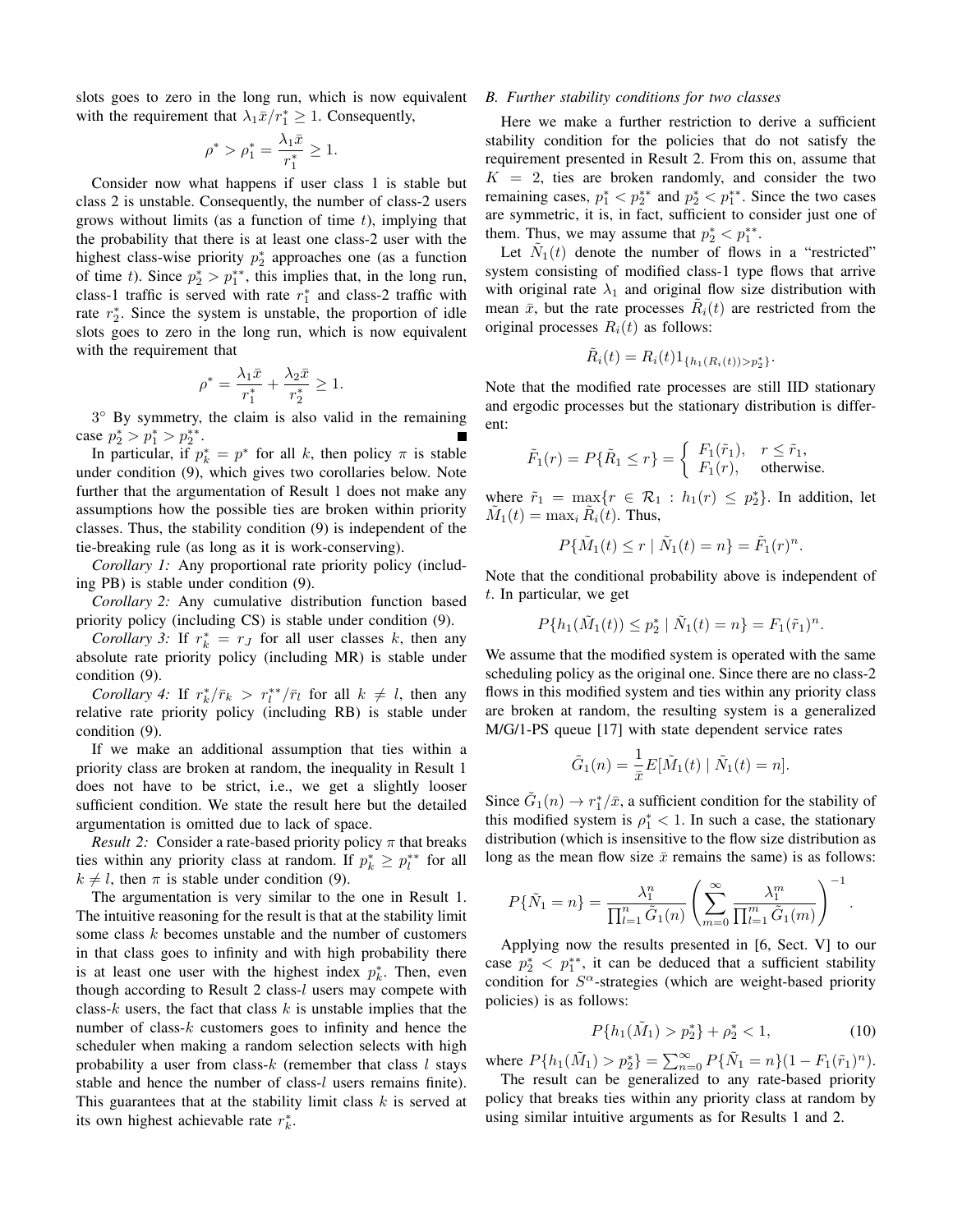*Result 3:* Assume that  $K = 2$ , and consider a rate-based priority policy  $\pi$  that breaks ties within any priority class at random.

(i) If  $p_2^* < p_1^{**}$ , then  $\pi$  is stable under condition

$$
P\{h_1(\tilde{M}_1) > p_2^*\} + \rho_2^* < 1. \tag{11}
$$

(ii) If  $p_1^* < p_2^{**}$ , then  $\pi$  is stable under condition

$$
\rho_1^* + P\{h_2(\tilde{M}_2) > p_1^*\} < 1. \tag{12}
$$

# *C. Impact of a continuous rate distribution*

Now consider the case where the rate processes  $R_i(t)$  take values in a continuous but bounded interval (instead of a finite set). From Corollaries 1 and 2, it can be deduced that the proportional rate and CDF-based priority policies are still stable under condition (9). If it is further assumed that the support of the stationary distribution is the same for all user classes *k*, also absolute rate priority policies are stable under condition (9), as deduced from Corollary 3. However, for the relative rate priority policies a sufficient condition for the stability is more stringent than condition (9).

# V. NUMERICAL RESULTS

Here we illustrate the properties of the different schedulers in an asymmetric scenario with two user classes,  $K = 2$ , where we have  $J = 11$  possible rates as in the 1xEV-DO system with the rates varying between 38 kbit/s to 2.4 Mbit/s. The following rate-based priority policies are studied: MR, RB, PB, and CS, defined by (1), (2), (3), and (4), respectively. From the utility-based schedulers, we consider the PF and PD policies, defined by (5) and (6), respectively.

For the two user classes, the sets of achievable rates are given by  $\mathcal{R}_1(t) = \{r_1, \ldots, r_{j_1}\}\$  and  $\mathcal{R}_2(t) = \{r_1, \ldots, r_J\}$ , *i.e.*, class-2 flows can achieve all  $J = 11$  possible rates, while the maximum rate of class-1 flows is limited to  $r_{j_1} < r_J$ . We assume that the stationary rate distributions of class 1 and 2 flows are truncated geometric distribution with parameters *q*<sup>1</sup> and *q*2, allowing a straightforward parametrization of the rates. Thus, the rate distributions for the two classes are given by

$$
P\{R_1 = r_j\} = \frac{q_1^j}{\sum_{n=1}^{j_1} q_1^n}, \quad P\{R_2 = r_j\} = \frac{q_2^j}{\sum_{n=1}^{J} q_2^n}.
$$

In the following, we use  $q_1 = 1$ ,  $q_2 = 0.5$  and  $j_1 = 7$ . In this setting, both the MR policy and the RB policy suffer from instability, compared with the necessary condition (9).

#### *A. Simulation implementation*

The simulation has been implemented in discrete time and the instantaneous rate of each flow in the system is drawn independently from the given rate distributions for each class. Flows arrive according to a Poisson process with  $\lambda_1 = \lambda_2 =$ 1*/*2, and the flow sizes are exponentially distributed. Thus, in the results  $E[N] = E[D]$ , where *D* denotes the flow delay. To see the performance, we simulate the system as a function of the load  $\rho^* = \rho_1^* + \rho_2^* = (\lambda_1/r_{j_1} + \lambda_2/r_J)E[X]$ . Note that to vary the load, since  $\lambda_i$ 's are fixed, we vary the mean size of the flows *E*[*X*].

The idea is to simulate the system so that the time-scale separation is approximately realized, and hence we used a time slot duration of 0.01 time units, ensuring that a flow completion typically requires many time slots. To verify that the estimates correspond to the stationary behavior of the system even at loads close to the stability limits, the mean delay is estimated directly from the realized delays of the flows that leave the system and also from the time integral of the number of users in the system. We have verified that these two statistics are very close to each other for all loads. In each simulation run, there were at least  $3 \cdot 10^5$  arrivals (up to  $10^6$  for the highest loads) with the initial transient handled by discarding the statistics related to first  $10<sup>5</sup>$  arrivals, and the final results are an average of 10 runs.

In the implementation of the utility-based policies (*i.e.*, PF and PD) we have not used exponential smoothing of the rates to estimate the throughput. Instead, in the simulation at time *t* we utilize knowledge of the time flow *i* has been in the system  $D_i(t)$  and the amount of bits served from flow *i*, denoted by  $A_i(t)$ . Then the throughput of flow *i* at time *t*,  $T_i(t)$ , is directly given by  $T_i(t) = A_i(t)/D_i(t)$ .

## *B. Performance of randomized policies*

First we consider the overall mean flow delay performance of the basic policies that use randomization to break the ties. The results are shown in Figure 1. In the figure, the left panel gives, as a function of the load  $\rho^*$ , the mean flow delay  $E[D]$  for the MR, RB and PF policies. The vertical lines (approximately) at  $\rho^* = 0.84$ ,  $\rho^* = 0.65$ , and  $\rho^* = 0.12$ correspond to the stability limits of the MR and RB policies from (12), and that of the non-channel-aware M/G/1 system, respectively. The MR and RB policies both achieve good performance up to a relatively high load as compared with the M/G/1 limit. However, close to the stability limit the delays start rising rapidly. In this case, the MR policy is actually better than PF until the load is close to the MR stability limit. The center panel gives the overall mean delay of the stable policies (PF, PD, CS, and PB) as a function of the load. Clearly, it can be observed that, while the policies are stable up to a very high load, the delay (and the number of customers) is very large. In the center panel, the relative performance of the policies can not be easily seen, and thus in the right panel we have plotted the ratio of the mean delay of PB, CS, and PD to the mean delay of the PF scheduler. It can be observed that, while the PF scheduler is performing best for lower loads, at high loads the PD scheduler is the best (recall that the PD policy minimizes the potential delay, *i.e.*, the mean delay per bit).

Next we study the fairness of the policies. The results are shown in Figure 2, where the ratio of the mean class-2 flow delay to the mean class-1 flow delay is given as a function of the load  $\rho^*$  for the MR and RB policies (left panel), the PF and PD policies (center panel), and the PB and CS policies (right panel). The results for MR and RB (left panel) demonstrate that in the beginning the mean class-2 flow delay is greater than for class 1, but, as the stability limit is approached, class-1 delay grows because instability in this case is caused by class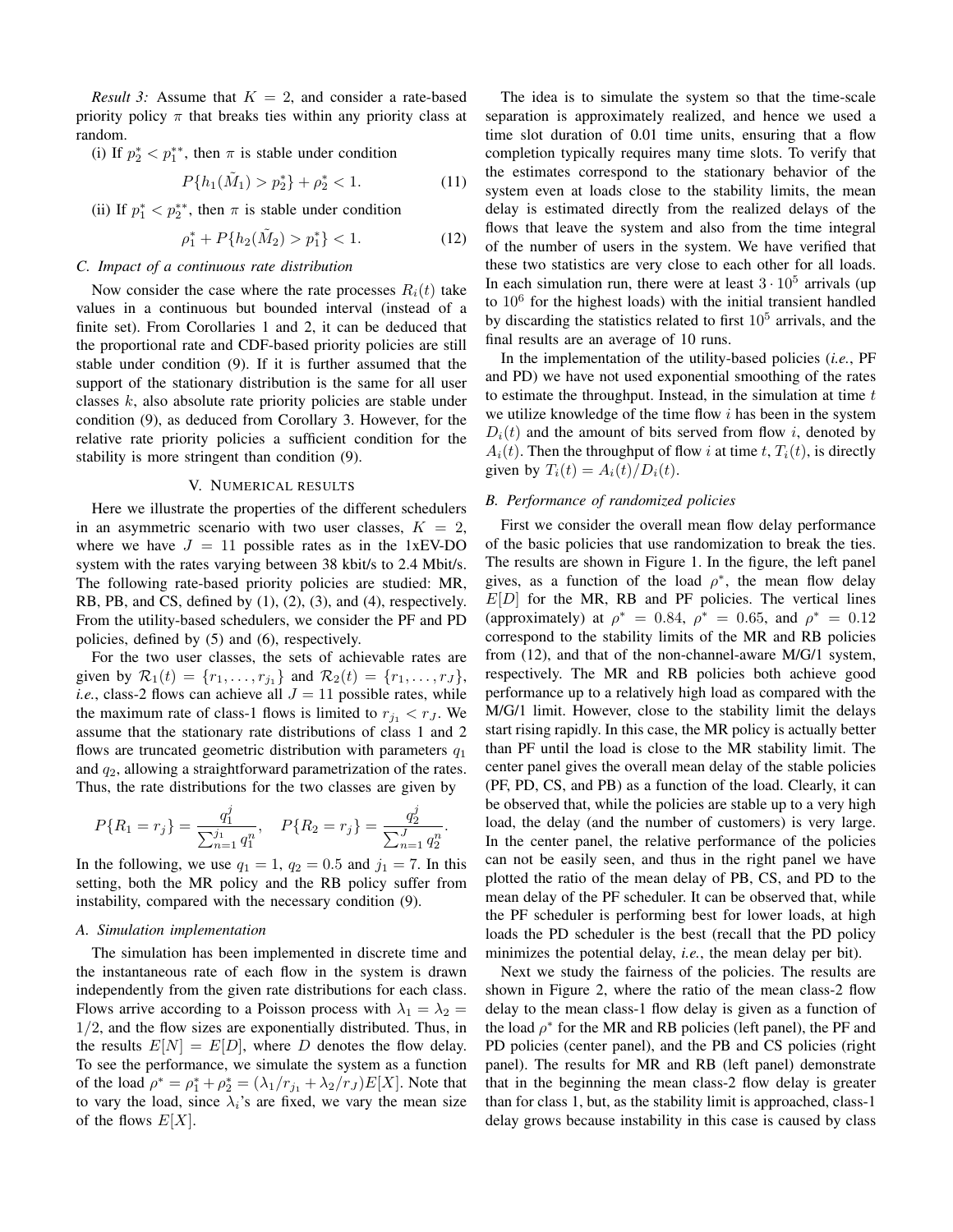

Fig. 1. The mean flow delay  $E[D]$  as a function of  $\rho^*$  for unstable MR and RB policies (left panel), stable policies (center panel) and the performance ratio of the stable policies relative to PF policy (right panel).



Fig. 2. The ratio of the mean class-2 flow delay to the mean class-2 flow delay *E*[*D*2]*/E*[*D*1] as a function of *ρ ∗* for unstable MR and RB policies (left panel), utility-based policies (center panel), and the PB and CS policies (right panel).

1 becoming unstable. Note that the ratio of the delays stays quite moderate as long as load is not too close to the stability limit. For the utility-based policies, PF and PD (center panel), the delay ratio behaves in a very controlled manner. The delay ratio under the PF policy varies more as the load changes than under the PD policy. Also, both policies are equally fair (ratio equals one) at the same value of the load. Finally, by looking at the results of the PB and CS policies (right panel), it can be observed that, although the policies are stable in the same sense as the PD and PF policies, they are very unfair.

To minimize the flow delays, we also experimented with policies where, instead of random tie breaking, ties are broken using SRPT-like information about the remaining amount of bits left, similarly as in [14]. The results are shown in Figure 3. In the figure, the dashed lines correspond to the randomized basic policies MR and RB, and the corresponding SRPT variant is depicted with a solid line. Also, the straight vertical lines give the stability limits of the M/G/1 queue, RB policy and MR policy, cf. Figure 1. Note that the limits do not hold for the SRPT variants. The results indicate that, even though SRPT is known to be optimal in the M/G/1 queue, in this context it does not necessarily give any benefit (cf., MR and SRPT-MR), leading to the conclusion that utilization of size information at the time slot level is not meaningful.

### *C. Optimizing the α-fair policy*

Recall that the utility-based policies can realize bandwidth sharing according to the notion of *α*-fairness. In the class of



Fig. 3. The performance of SRPT-like tie-breaking heuristics as a function of the load  $\rho^*$  for randomized MR and RB policies (dashed line) and their SRPT-like variants (solid lines).

 $\alpha$ -fair policies,  $\alpha = 0$  corresponds to the MR policy<sup>1</sup>,  $\alpha = 1$  to the PF policy,  $\alpha = 2$  to the PD policy, and  $\alpha = \infty$  is the maxmin fair policy. Thus, the smaller  $\alpha$  is the more aggressively the policy favors users with a high instantaneous rates.

As seen in Figure 1, the PD policy can outperform the PF policy at high loads. The natural question then arises, what is the optimal value of  $\alpha$  in the general utility-based policy for a given value of the load? To get some insight to this, simulations were performed with the utility-based scheduler for different values of  $\alpha$  and load  $\rho^*$ . The results are shown in Figure 4 where for each value of the load we have computed the mean flow delay at a given value of *α* relative to the

<sup>1</sup>Note that the stability of utility-based policies assumes a strictly concave utility function and  $\alpha = 0$  does not satisfy that, see [8].